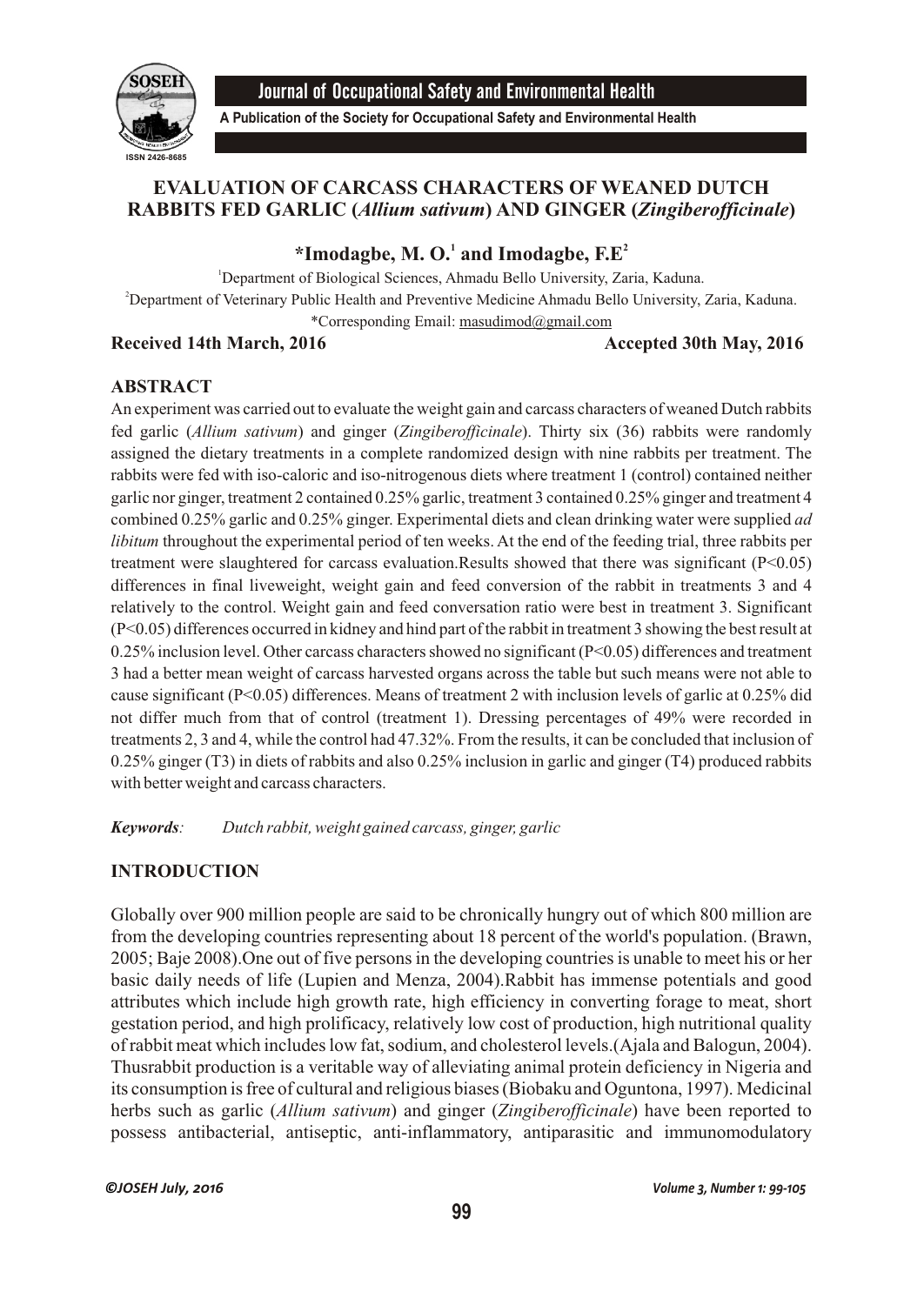properties (Muhammad *et al.,* 2009). In addition to these attractive properties, these herbs have been shown to increase feed palatability and thus feed intake (Horton *et al*., 1991). Ginger acts as a hypolipidemic agent in cholesterol fed rabbits (Lebda, *et. al.* 2012). The antioxidants in ginger include gingerols, shogaols, monoterpenes, sequiterpenes, some phenolic derivatives and other phytochemicals which are responsible for their pharmacological activities (Li *et al.,* 2001). Also in rabbits, Akhani*et al*. (2004) reported that ginger treatment significantly decreased both serum cholesterol and triacylglycerol.Animal studies suggest that garlic has potential hypolipidemic, hypotensive, hypoglycemic, hypothrombotic, and hypoatherogenic properties (Bordia *et al.,* 1975; Shoetan*et al.,* 1984).Recent research works on ginger and garlic formulations as feed additives have shown encouraging results in regards to weight gain, feed efficiency, lowered mortality and increased livability in poultry birds (Issa and Omar 2012);Oleforuh-Okoleh*et al*., 2014). These prolific attributesof rabbits coupled with the benefits of garlic and ginger in increasing palatability and feed intake could lead to the production of healthy carcass. The aim of this paper is to evaluate the carcass characteristics of Dutch rabbits fed garlic and ginger.

## **MATERIALS AND METHODS**

## **Experimental Site**

The experiment was carried out at the Animal Science Departmental Teaching and Research Farm, Faculty of Agriculture, Ahmadu Bello University, Zaria, Kaduna State. The farm is located at an elevation of 676m, and latitude 11.16234° North and longitude 007.63528° East (GPS,2012).

## **Experimental Materials**

*Feed formulation:* Commercial animal feed were obtained locally from animal feed shops in Samaru Zaria Kaduna State. The quantity used in the laid out experiment is shown in Table 1 with their inclusion levels of garlic and ginger.

*Processing of Garlic and Ginger*: The wet garlic bulbs and ginger nodes were bought locally at Samaru market, Zaria Kaduna State. The wet garlic bulbs were divided into cloves, cut into chips and sun dried before been grinded into powder. The wet ginger nodes were sliced, and also sun dried before been grounded into powder. The powdered ginger and garlic were later incorporated in the diets according to the procedure of Onu and Aja (2011).

## *Experimental animals*

Thirty- six (36) weaned Dutch rabbits between the age of 6-8 weeks of both sexes were obtained from a commercial rabbit breeder near Shika at Milgoma, Sabo Gari Local Government Area in Kaduna State. They were screened using physical signs such as clear, bright eyes without discharges, alertness, interest, curiosity, self-grooming, clear nostrils without discharges, shiny smooth clear fur especially in the front paw and around the anus and a normal temperature of 37- 39.5°C. Selected rabbits were placed in cages and transported by road in a commercial vehicle to Animal Science Departmental Teaching and Research Farm where they were dewormed using ivermectin. They were fed with formulated concentrates of 16% crude protein for 2 weeks to allow them acclimatize. They were weighed and randomly allocated and housed individually in already washed and disinfected cages consisting of nine rabbits per treatment and three rabbits per replicate. The rabbits were weighed at the beginning of the experiment to obtain their initial body weight and subsequently weekly.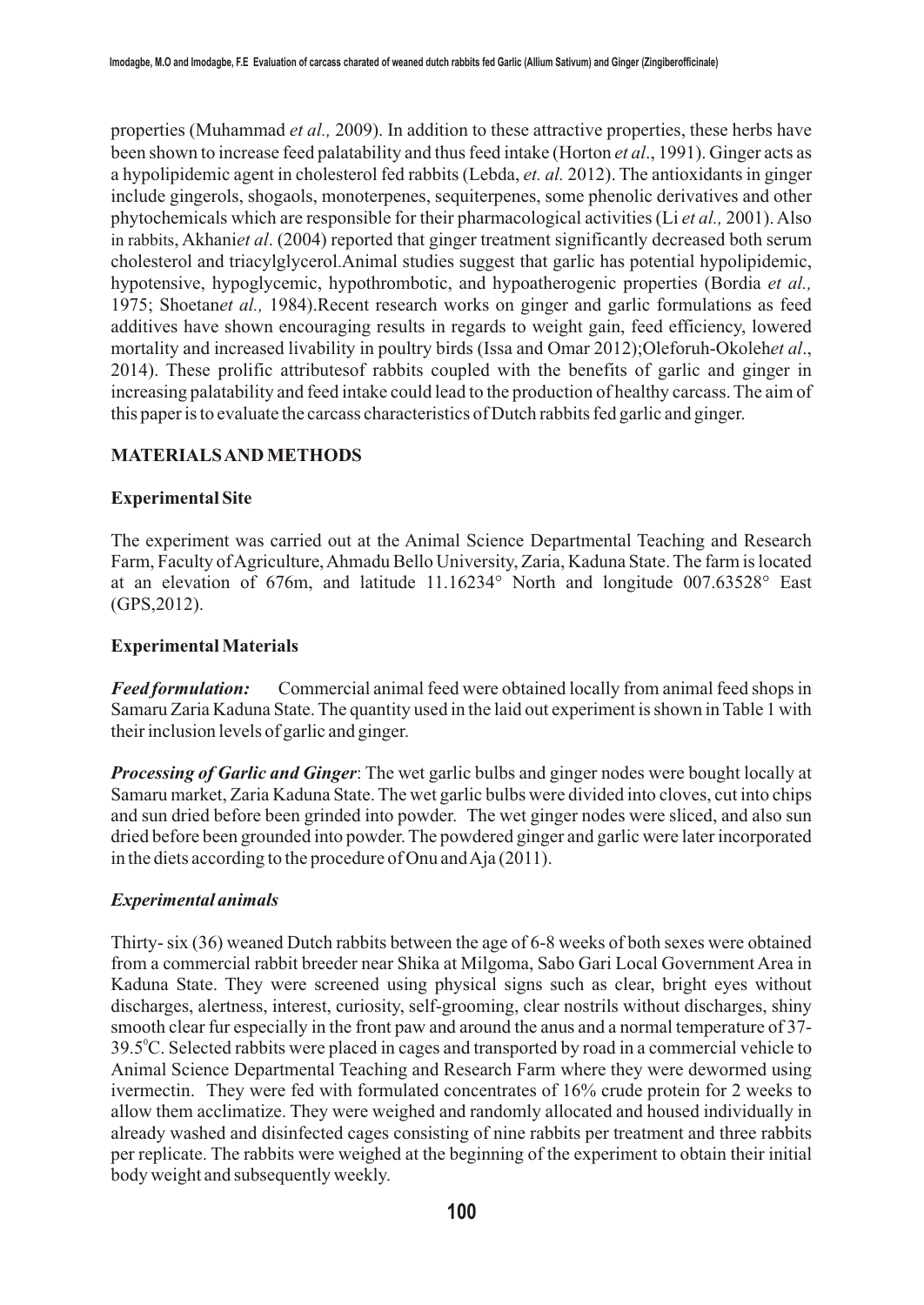| Ingredients                | T1       | T <sub>2</sub> | T <sub>3</sub> | T <sub>4</sub> |
|----------------------------|----------|----------------|----------------|----------------|
| Maize                      | 73.13    | 72.88          | 72.88          | 72.63          |
| Groundnut cake             | 16.82    | 16.82          | 16.82          | 16.82          |
| Wheat offal                | 5.00     | 5.00           | 5.00           | 5.00           |
| Fish meal                  | 2.00     | 2.00           | 2.00           | 2.00           |
| Bone meal                  | 2.50     | 2.50           | 2.50           | 2.50           |
| Salt                       | 0.30     | 0.30           | 0.30           | 0.30           |
| Premix                     | 0.25     | 0.25           | 0.25           | 0.25           |
| Garlic                     | $0.00\,$ | 0.25           | 0.00           | 0.25           |
| Ginger                     | 0.00     | 0.00           | 0.25           | 0.25           |
| Total (kg)                 | 100.00   | 100.00         | 100.00         | 100.00         |
|                            |          |                |                |                |
| <b>Calculated Analysis</b> |          |                |                |                |
| ME(Kcal/kg)                | 3100.97  | 3092.39        | 3092.39        | 3083.81        |
| CP(%)                      | 16.74    | 16.71          | 16.71          | 16.69          |
| CF(%)                      | 2.75     | 2.74           | 2.74           | 2.74           |
| Ca $(\%)$                  | 1.09     | 1.09           | 1.09           | 1.09           |
| $P(\% )$                   | 0.78     | 0.78           | 0.78           | 0.78           |
| Lysine $(\% )$             | 0.59     | 0.59           | 0.59           | 0.59           |
| Methionine $(\% )$         | 0.34     | 0.34           | 0.34           | 0.33           |

#### **Table1:Composition of formulated rabbit feed**

**\***Vitamin-mineral premix provide per kg of diet vit. A. 13,340iu; vit. D3. 2680.i.u; vit. E. 10.i.u; vit. K, 2.68 mg; Calcium pantothenate, 10.68mg; vit. B12, 0.022mg; folic acid, 0.668mg; choline chloride, 400mg;

chlorotetracycline, 26.68mg; manganese, 133.34mg; iron, 66.68mg; zinc, 53.34mg ; copper, 3.2mg, iodine,

1.86mg; cobalt, 0.268mg, selenium, 0.108mg.CF: Crude fibre, CP: Crude protein, Ca: Calcium, P: Phosphorus

They were fed 3% body weight*ad.libitum* in plastic bowlstwice daily with concentrated feed of 17% crude protein containing varying levels of garlic and ginger as shown in the Table 1. The experiment was operated for a period of 10weeks. Residual feeds were weighed weekly to calculate feed consumption. Also fresh carrot leaves were added to the concentrates so as to aid digestion and for proper utilization of protein concentrates.Performance data include feed intake, total weight gain and feed conversion ratio.

#### **Carcass evaluation**

A total of twelve (12) consisting of three (3) rabbits from each treatment group were randomly selected and slaughtered for carcass evaluation at the end of the 10 weeksperiod ofexperimentation. After selection, the rabbits were taken to the Animal Science Department Meat Laboratory. They were slaughtered there by severing the jugular vein of the neck (transection) with a sharp knife, bled skinned and eviscerated. The dressed weight and the weight of heart, lungs, liver, spleen, kidneys, loin and legs were recorded using an electronic weigh master digital scale. Dressing percentage was determined by dividing the dressed weight by the slaughter weight and multiplied the result by one hundred.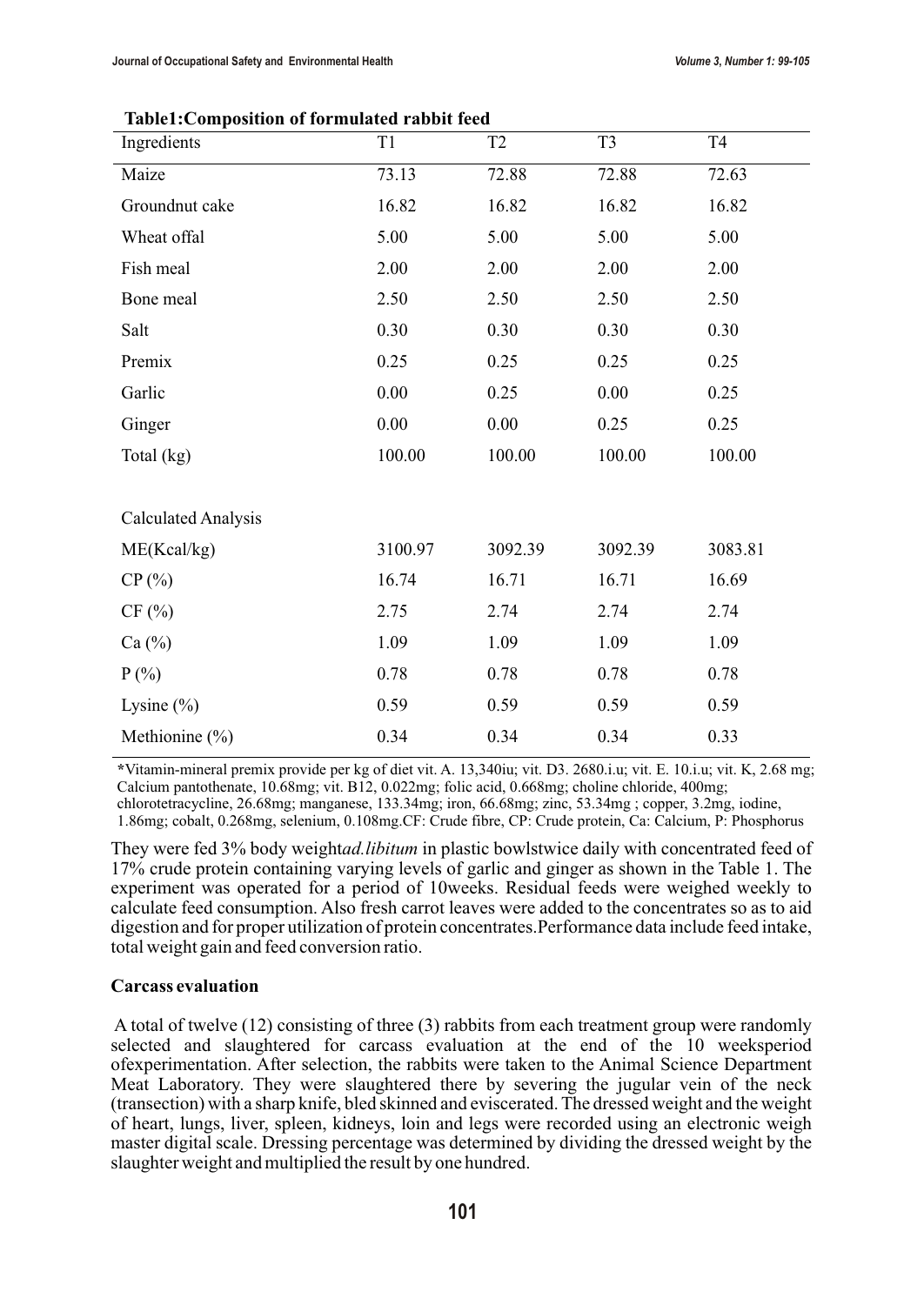#### **Data analysis**

Data were evaluated by one-way Analysis of Variance (ANOVA), expressed as means and SEM using SAS 9.0, while significant differences were separated by Duncan Multiple Range test in the SAS package.

## **RESULTS AND DISCUSSIONS**

The nutrient composition of the experimental diets isshown in Table1. The calculated crude protein for the treatment diets ranged from 16.69 to 16.74%. The calculated metabolizable energy ranged from 3083.81 to 3100.97 ME(Kcal/kg), the inclusion levels of garlic and ginger ranged from treatment 1 to 3 and treatment 4 had 0.25% and 0.25% of both garlic and ginger. The inclusion of these agents in rabbit diets did not affect the concentration of the crude protein of the diets butthe inclusions significantly (P<0.05) influenced final liveweight, weight gained and feed conversion (P<0.05) of the rabbits (Table 2).There was 10% and 1.23% increase in weight gained in treatment 3 and 4 relative to the control.

| Parameters (kg)       | Τ1          | Т7          | T3              | T4            | <b>SEM</b> |
|-----------------------|-------------|-------------|-----------------|---------------|------------|
| Initial weight        | 1.883       | 1.867       | 1.867           | 1.883         | 0.100      |
| Final weight          | $3.367^b$   | $3.077^b$   | $4.187^{\rm a}$ | $3.450^{b}$   | 0.157      |
| Feed conversion ratio | $8.343^{b}$ | $9.200^{b}$ | $12.313^a$      | $10.000^{ab}$ | 0.731      |

| Table 2: Growth Performance of weaned Dutch rabbits fed ginger and garlic |  |  |  |  |
|---------------------------------------------------------------------------|--|--|--|--|
|---------------------------------------------------------------------------|--|--|--|--|

<sup>ab</sup> = Means with different superscripts in the same row are significantly different ( $P < 0.05$ )

This result is in agreement with Karangiya *et al.,*(2016) who reported that improvement in body weight gain of monogastrics fed on ginger is due to the active components present in the ginger which stimulates digestive enzymes and improves overall digestion and thus leads to increased body weight gain. It has been an established fact that ginger in the diets stimulate lactic acid bacteria and decreases pathogenic bacteria such as mesophilic, aerobic coliform and *Escherichia coli* thus improving absorption of nutrientsto result in better weight gain of monogastrics (Tekeli, *et al.,* 2011). Similar studies on ginger showed increase in weight gain when compared to the control {Mohamed *et al.,* 2012;Sadeghi*, et al*., 2012 and Arshad *et al*., 2012}. Records for rabbits fed ginger supplemented diets compared to the control suggests that ginger positively influenced the utilization of the feed (Onu and Aja 2011). This observation is also in agreement with the reports of Okoye *et al*., (2006).

Rabbits fed garlic and ginger in treatment 4 showed significantly (P<0.05) differences when compared to the control, but such significantly  $(P<0.05)$  were not more than those fed solely ginger (Karangiya *et al.,* 2016).Significant (P<0.05) differences occurred in kidney (table 3) and hind part weights (Table 4) of the rabbit in treatment 3 showing the best result at 0.25% inclusion level. This is in agreement with Tekeli *et al.*(2011) who concluded that dietary supplementation of ginger had significant effects on the weight of visceral organs of broiler chickens (monogastrics).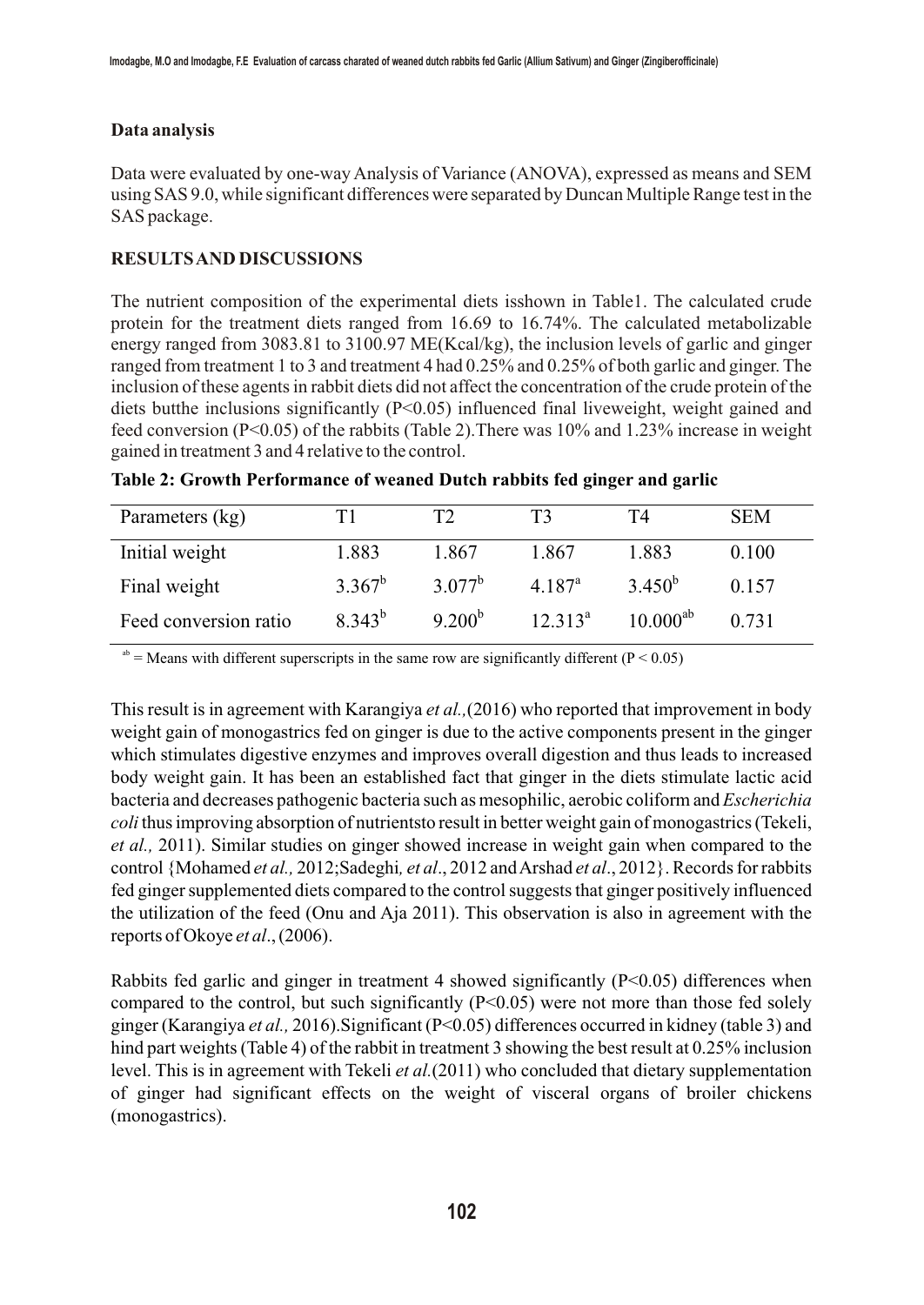| Parameters $(g)$        | T1         | T <sub>2</sub>      | T <sub>3</sub>     | T <sub>4</sub> | <b>SEM</b> |
|-------------------------|------------|---------------------|--------------------|----------------|------------|
| Slaughter weight        | 12798      | 12841               | 13896              | 12709          | 621.05     |
| Dressed weight          | 12366      | 12263               | 13140              | 12131          | 590.80     |
| Head weight             | 116.00     | 120.33              | 118.33             | 117.67         | 6.82       |
| Fore limb weight        | 11.67      | 12.67               | 9.33               | 9.33           | 1.40       |
| Hind limb weight        | 27.00      | 24.67               | 25.67              | 24.33          | 1.60       |
| Skin weight             | 104.33     | 112.00              | 117.00             | 104.00         | 11.64      |
| Kidney weight           | $9.00^{b}$ | 10.00 <sup>ab</sup> | 11.67 <sup>a</sup> | $9.33^{ab}$    | 0.70       |
| Liver weight            | 36.33      | 37.00               | 47.00              | 38.00          | 4.21       |
| Lungs weight            | 7.00       | 8.00                | 9.00               | 8.00           | 1.07       |
| Heart weight            | 4.00       | 3.33                | 3.00               | 3.67           | 0.39       |
| Small int. weight       | 46.00      | 53.33               | 53.33              | 39.67          | 7.14       |
| Small int. empty weight | 144.00     | 139.50              | 167.50             | 170.83         | 35.56      |
| Long int. weight        | 78.67      | 100.00              | 114.00             | 97.67          | 12.84      |
| long int. weight empty  | 52.23      | 35.83               | 63.33              | 45.23          | 9.84       |
| Stomach weight          | 85.33      | 83.00               | 90.67              | 85.00          | 8.21       |

**Table 3: Carcass Characteristics of Dutch Rabbits fed Garlic and Ginger**

 $a<sup>b</sup>$  = Means with different superscripts in the same row are significantly different (P < 0.05)

Other characters showed no significant (P<0.05) differences and treatment 3 had a better mean across the table but such means were not able to cause significant (P<0.05) differences. Means of treatment 2 with inclusion levels of garlic at 0.25% did not differ much from that of control (treatment 1). Similar findings were observed by Ademola*et al*.,2004 who reported that broilers fed garlic did not show significant differences from that of control.

There is better dressing (Table 4) percentages in treatment fed garlic and ginger when compared with the control, the control showed 47.32% while treatment fed garlic, ginger, garlic and ginger (T2, T3 and T4) showed 49% dressing percentage.This may be attributed to the better feed utilization of rabbits fed garlic and ginger supplemented diets, although low dressing percentages below 50% is attributed to the age of the rabbits. This could be in conformity with Fielding (1991) who had noted that the dressing percentage would be 50% or less if the rabbit is young, thin and with a full digestive tract at slaughter.

| Table 4: Dressing percentages and carcass prime cuts of weaned Dutch rabbits fed |  |  |
|----------------------------------------------------------------------------------|--|--|
| ginger and garlic                                                                |  |  |

| Parameters          | T1     | T2                                                        | T3     | T4            | <b>SEM</b> |
|---------------------|--------|-----------------------------------------------------------|--------|---------------|------------|
| Dressing percentage | 47.32  | 49.29                                                     | 49.33  | 49.20         |            |
| Carcass $(g)$       | 0.58   | 0.62                                                      | 0.67   | 0.62          | 0.04       |
| Loinweight $(g)$    | 156.33 | 143.33                                                    | 200.00 | 154.33        | 17.32      |
| Chest weight $(g)$  | 228.33 | 249.33                                                    | 241.67 | 245.00        | 17.05      |
| Carcass hind $(g)$  |        | $199.67^{\rm b}$ 200.00 <sup>ab</sup> 277.00 <sup>a</sup> |        | $237.00^{ab}$ | 13.23      |

<sup>ab</sup> = Means with different superscripts in the same row are significantly different ( $P < 0.05$ )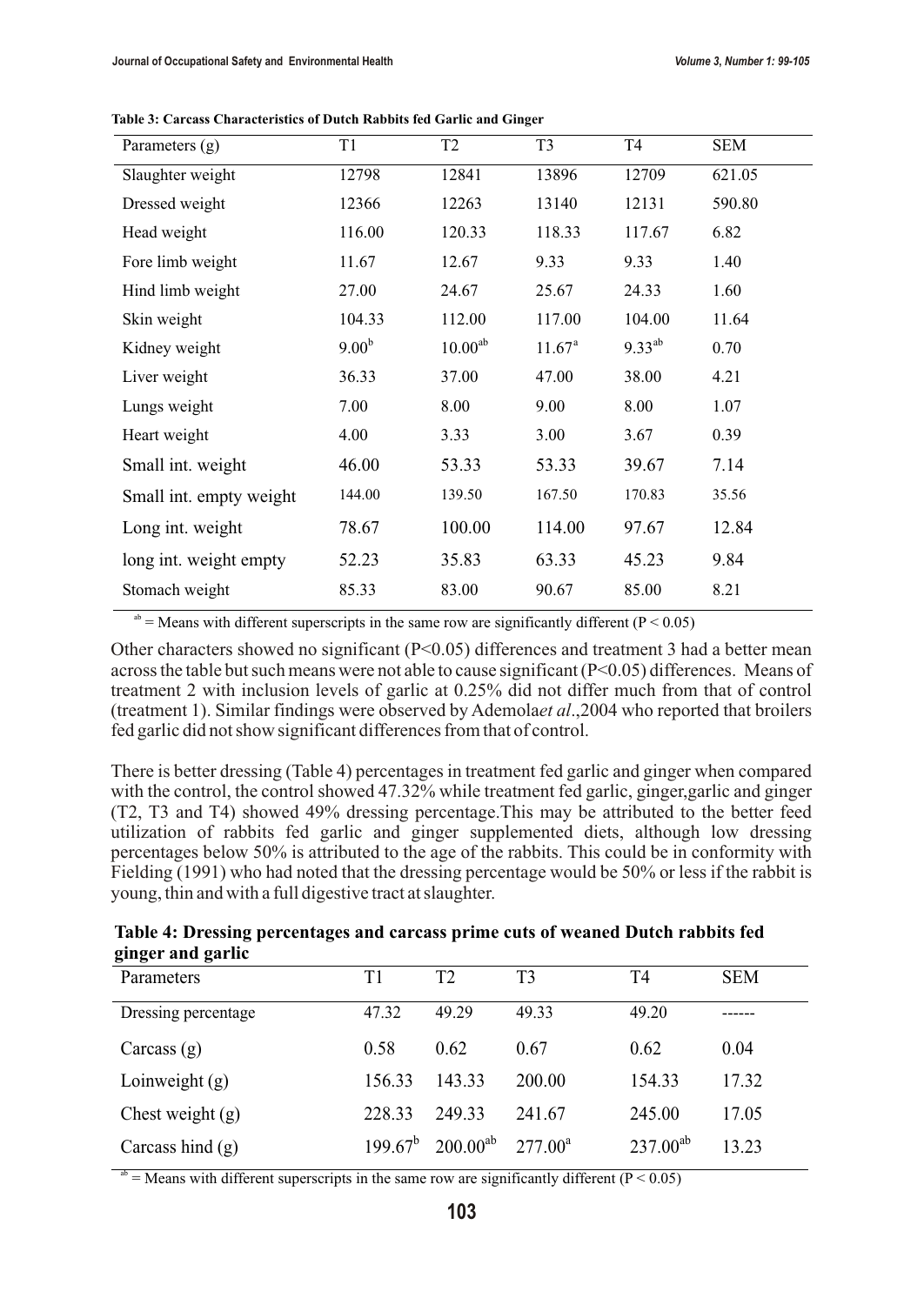#### **CONCLUSION AND RECOMMENDATION**

This experiment reported by this paper shows that as little as 0.25% inclusion of these herbs was able to positively affect the weight gain and carcass traits of rabbits. A higher inclusion level of this herbs may produce significant  $(P<0.05)$  differences in harvested organs that failed to show such differences in this research. It is important for nutritionist to recommend the inclusion of this herbs to the local farmers so as to promote fast growth in rabbits of more beneficial meat quality.

#### **REFERENCES**

- Ademola, S.G., Farinu, G.O.,Ajayi-Obe, A.O., Babatunde, G.M., (2004). Growth, haematological and biochemical studies on garlic and ginger fed broiler chicken. *Moor Journal of Agricultural Research.* 5(2):122-128.
- Ajala, M.K. and Balogun, J.K. (2004). Economics of Rabbit Production in Zaria, Kaduna State. *Tropical Journal of Animal Science* 7(1):1-10.
- Akhani SP, Vishwakarma, SL and Goyal, RK (2004). Anti-diabetic activity of Zingiberofficinale in streptocin-induced type I diabetic rats. *Journal of Pharmacy and pharmacology*, 56: 101-105.
- Arshad, M., Kakar, A.H., Durrani, F.R., Akhtar, A., Sanaullah, S. and Niamatullah, M. (2012) Economical and immunological impact of ginger extract on broiler chicks. *Pakistan Journal of Science*., 64(1): 46-48.
- Baje, A.O. (2008). Food Crises Hits the World. *Food business International*, 1(5): 11-12.
- Biobaku, W.O. and Oguntona, E.B. (1997). The Effects of Feeding Multi nutrient Mini Blocks and Pelleted Diet on the Growth of Rabbits. *Nigeria Journal Animal Production*., 24(2): 147-149.
- Bordia, A., H. C. Bansal, S. K. Arora, and S. V. Singal. 1975. Effect of the essential oils of garlic and onion on alimentary hyperlipemia. *Atherosclerosis* 21:1518.
- Brawn, J.V. (2005). "The World Food Situation: An Overview". International Food Policy Research Institute. *Paper presented for Consultative Group on International Agricultural Research (C.G.I.A.R) Annual General Meeting,* Marrakech, Morocco, Dec sixth, 2005.
- Fielding, D., (1991). Rabbits: The Tropical Agricultural Series. K Macmillan Education Ltd. London, UK.

Global Positioning System (GPS), (2012). Garmin extres 12 Channel Garmin.

- Horton, G.M.J., Blethen, D.B and Prasad, B.M. (1991). The effect of garlic (*Allium sativum*) on feed palatability of horses and feed consumption, selected performance and blood parameters in sheep and swine. *Canadian Journal of Animal Science.* 71: 607610.
- Issa, K. and Omar, J. (2012) Effect of garlic powder on performance and lipid profile of broilers. *Open Journalof Animal. Science*., 2: 62-68.
- Karangiya,V. K.,Savsani,H. H.,Patil, S.S., Garg, D. D., Murthy, K. S.,Ribadiya, N. K.andVekariya, S. J. (2016). Effect of dietary supplementation of garlic, ginger and their combination on feed intake, growth performance and economics in commercial broilers *Veterinary World, 9*(3): 245-250.